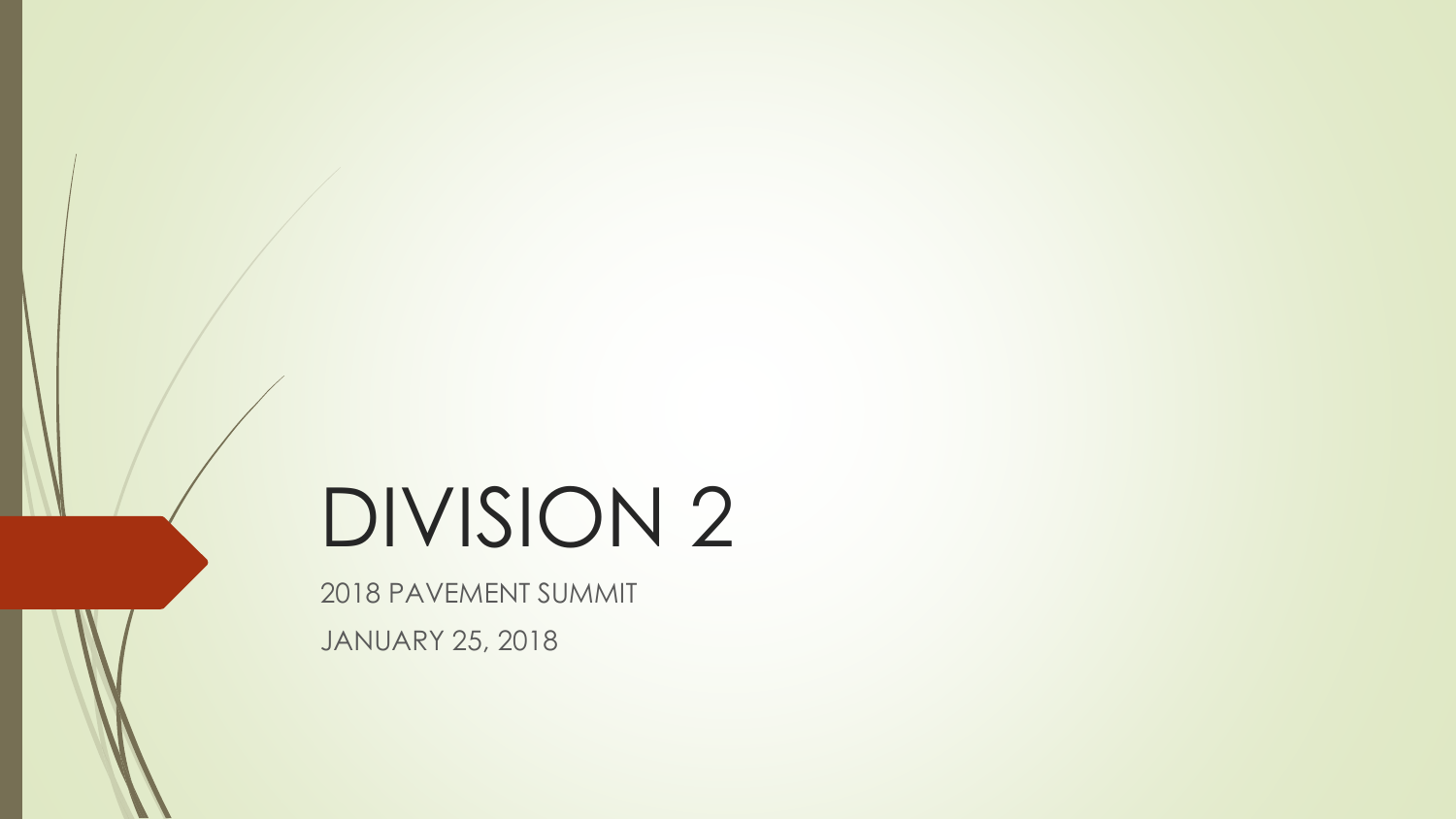#### DIVISION 2 SPECIFICATIONS

- **HAULING NCDOT SUPPLIED MATERIAL**
- ANY SHOULDER WIDENING TO BE PERFORMED BY MILLING MACHINE
- **FULL DEPTH MILL PATCHING**
- ROUTES WITH PAINT PERFORMED BY STATE FORCES

ANY OTHER SPECIFICATIONS THAT NEED TO BE CONSIDERED / REVISED?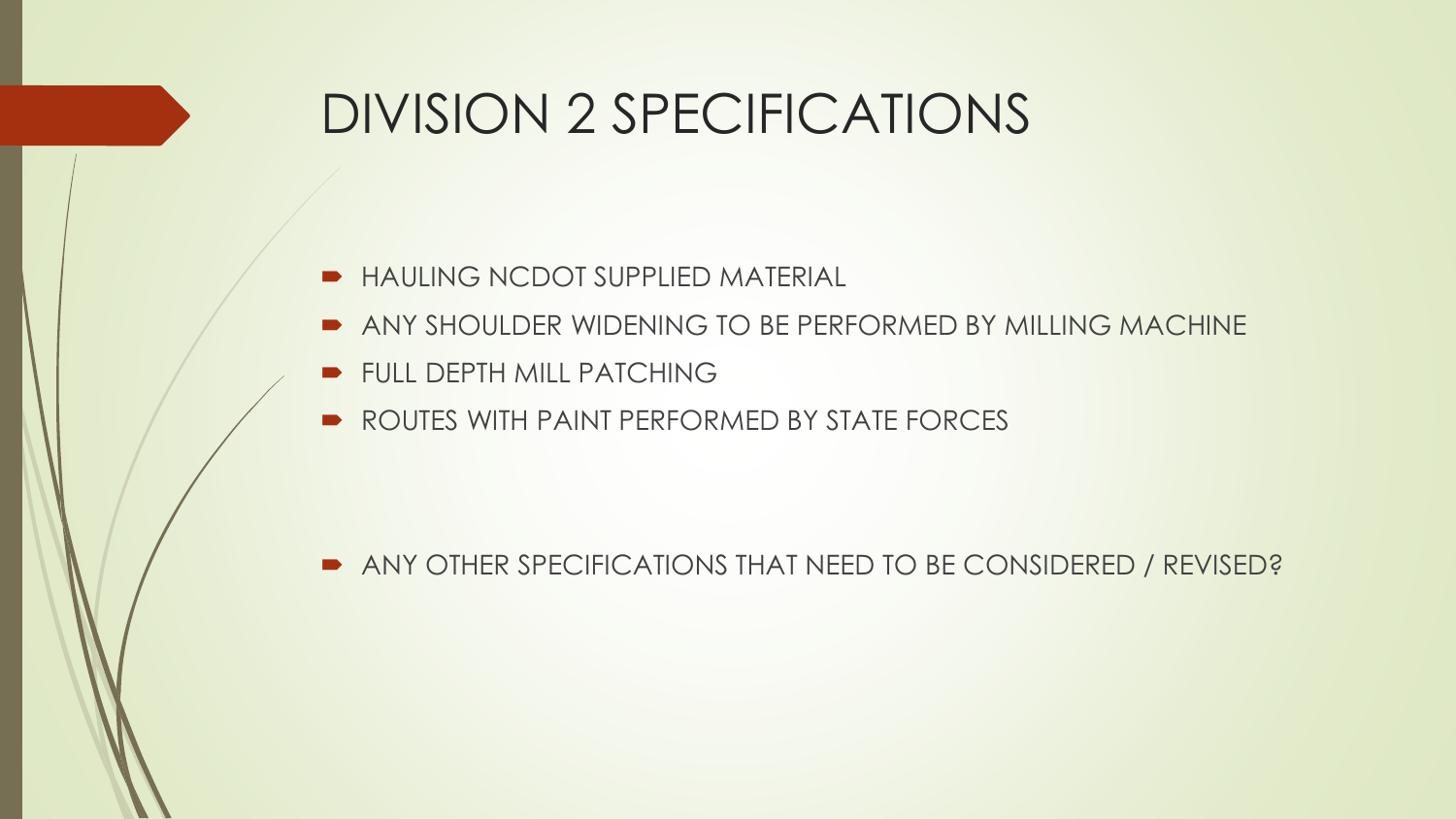## DIVISION 2 PLANS / CONTRACT INFORMATION

- **DIVISION 2 NOW HAS A TRAILER MOUNTED CORE DRILL RIG. ALLOWS FOR** PRELIMINARY INVESTIGATION OF PAVEMENT STRUCTURE AT THE DIVISION LEVEL. PROVIDES BETTER PAVEMENT DESIGN FOR CONTRACT DOCUMENTS.
- **FY 2019 PROJECTS (EXCEPTION OF 2) ARE OUT TO CONTRACT AND WILL** HAVE DATE OF AVAILABILITIES FROM MARCH 2018 THROUGH NOVEMBER 2018. PROVIDES CONTRACTOR ENTIRE PAVING SEASON TO PERFORM WORK BY NOT SPLITTING PAVING SEASON WITH NCDOT FISCAL YEAR.
- **DE CURB & GUTTER REPLACEMENT, MILL PATCHING LOCATIONS, OTHER ITEMS** PROVIDED IN A SUMMARY TABLE IN CONTRACT DOCUMENTS.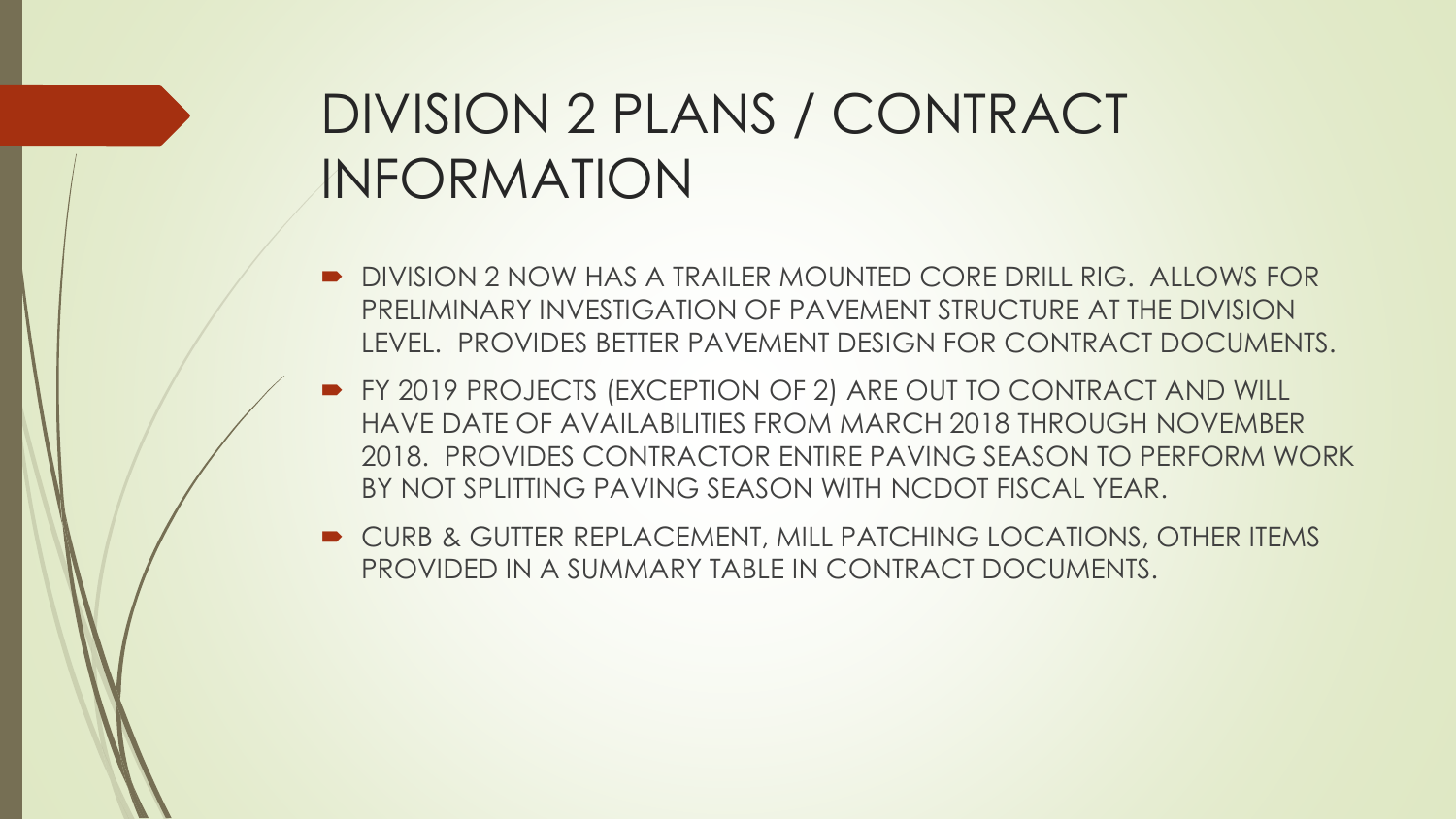#### DIVISION 2 FUTURE PROJECTS

- OVER THE NEXT 3 YEARS, DIVISION 2 WILL BE PAVING ALL SUBDIVISION ROUTES THAT ARE NOT IN "GOOD" CONDITION BY THE PAVEMENT CONDITION SURVEY.
	- **CHALLENGES?**
	- SPECIFICATION CONSIDERATIONS?
	- **HOW TO DEAL WITH MATERIAL CLIPPED FROM FDGES PRIOR TO PAVING NOT** COVERED BY OTHER LINE ITEMS?
- US-70 / US-17 FROM DOVER TO THE NEUSE RIVER BRIDGES 8 FT PAVED SHOULDER INSTALLATION / REHAB OF EXISTING LANES
- US-264 FROM WILSON COUNTY TO STANTONSBURG ROAD 8 FT PAVED SHOULDER INSTALLATION / REHAB OF EXISTING LANES